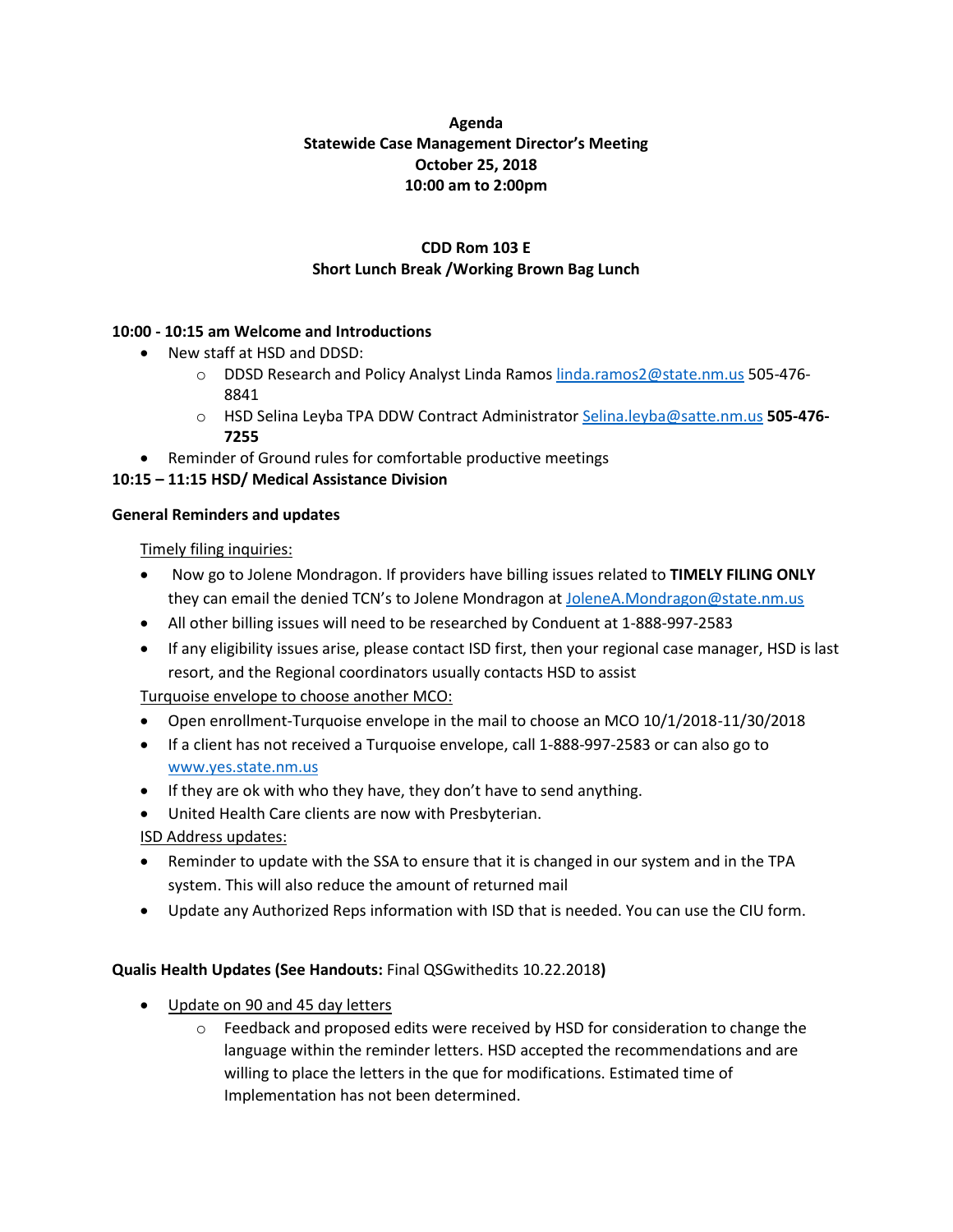- Edits to letters takes time, but HSD will be working on editing the letters and having CLP review.
- **E** Some of the proposed language may change to meet the  $6<sup>th</sup>$  grade readability level requirement.
- Case Managers were asked to continue helping clients understand the letter if any questions arise in the field.
- Case Managers should also make sure that the correct client address and contact information is updated at ISD and the Social Security office to ensure that these reminder letters reach the client.
- Attaching documents to previously established episodes
	- $\circ$  Quick start guide for LOC submissions was updated and tested to ensure that the instructions are clear.
	- o The updated QSG is posted on Qualis Health's website.
	- $\circ$  In the event that users are not able to add documents to the episode, users should verify that the correct internet browser is being used
		- Internet Explorer works best
		- **EXPLORER EXPLORER IS DEET IS DEET ASSESS** THE INTERFERIT IS SUPPOSE INC. to request access to attach documents to the established episode
		- QH will run a splash page with internet browser clarification
- Reviewing aftercare summaries as H & P for LOC /supplemental document about Physician billing code
	- o Annabelle will provide update and supplement
- RFI timelines
	- $\circ$  State is proposing to initiate the RFI process 21 calendar days prior to the LOC expiration date to assist ISD with the cases that are pending for LOC.
	- o A technical denial will be issued for LOC packets that are not submitted timely.
		- All late LOC packets will need DDSD approval letter when submitting to QH
			- QH will keep an episode opened and a technical denial will not be issued if the case manager adds notes with status.
	- o CMAC did not have any issues with the proposed process
	- o State will keep CM's informed regarding implementation date
- Remaining open item(s)
	- o Process for LOC episodes in JIVA can case managers initiate their own episode prior to 90 days in order to manage the alerts more efficiently?
	- $\circ$  Please send examples of LOC date changes and issues with new allocations to Selina Leyba for revie[w Selina.Leyba@state.nm.us](mailto:Selina.Leyba@state.nm.us) cc: [AnnabelleM.Martinez@state.nm.us](mailto:AnnabelleM.Martinez@state.nm.us) and [LaRisa.Rodges@state.nm.us](mailto:LaRisa.Rodges@state.nm.us)
	- o State staff will follow up with QH to address multiple RFI issues reported.
		- Case managers are encouraged to send examples to Selina Leyba [Selina.Leyba@state.nm.us](mailto:Selina.Leyba@state.nm.us) cc: [AnnabelleM.Martinez@state.nm.us](mailto:AnnabelleM.Martinez@state.nm.us) and [LaRisa.Rodges@state.nm.us](mailto:LaRisa.Rodges@state.nm.us)

**11:15 -12:00 Clinical Services Bureau CARMP Audit (**See handout: Regional Meeting CARMP QA slideshow; DD Waiver Standards \_ CARMP; Final CARMP1 Revision 10-23-18)

• Jacabo (Coti) Viljoen Aspiration Risk Coordinator reviewed CARMP audit results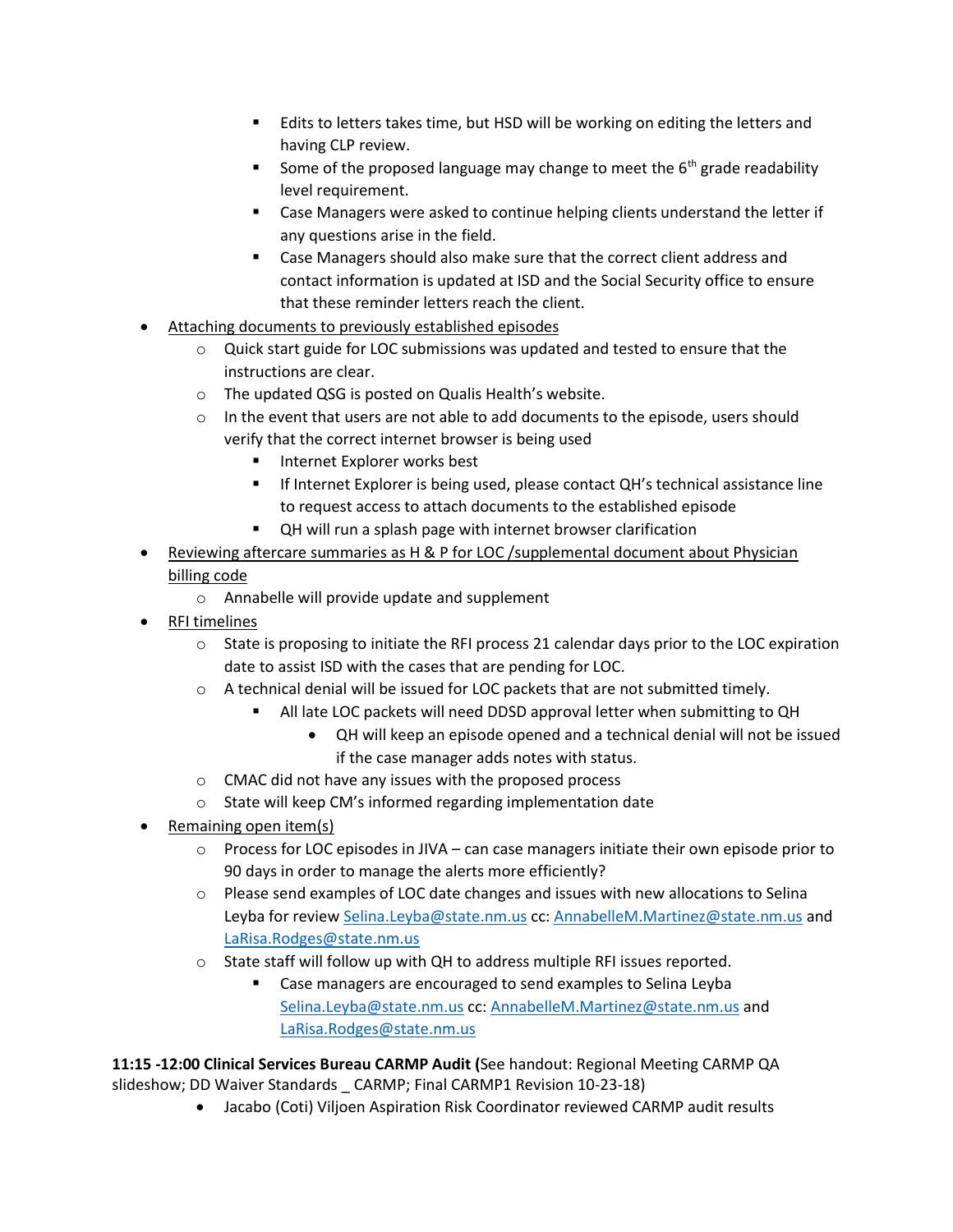- Requesting feedback on edits to Final CARMP1 Revision 10-23-18by 11/25
- Discussed issues case managers face with managing a jointly authored document by team members who are not responsive in a timely way.
- Open item- still considering options for improving process

## **12:00-12:20 Break**

## **12:20 – 1:45 Updates and Checkin's**

**QMB and New Survey Tool** *(See three handouts: Attachment B, Attachment D, CMS Assurances with TAG Order of Standard and COP Level TAGS)*

- Joint Steering Committee (DDSD- DHI) met as promised Aug 16 and made changes to the survey process. Committee will continue to meet and analyze survey process and make adjustments as needed. Your feedback is valuable and was a factor contributing to current changes to process.
- Handouts detail changes in red. Highlight is determination of Conditions of Participation (CoP) is based on compliance falling below 85% of the agency sample in the survey, with the exception of a 3 CoPs which are non-negotiable.
- 85% threshold is in alignment with threshold Centers for Medicare and Medicaid Services (CMS) uses with states reporting on statewide waiver assurances.

## **Outside Review Updates**

- Submissions using CISCO
	- o Reminder on file size when submitting 15-20 MB
	- $\circ$  Reminder on CORE Confirmation email- if not received within 48 hours then we do not have the submission
	- $\circ$  OR will validate if a submission came through, just send an inquiry email to the CORE email with Name, DOB and whether it was an annual, revision or RFI Response.
	- $\circ$  The CISCO read or sent email is not the same as the CORE confirmation email. If you do not receive confirmation after 48 hours, please send an inquiry or resubmit the packet in its entirety.
	- $\circ$  It is a burden for case managers to break up submissions, reduce size of scanned documents and upload time required for submissions through CISCO as well as piecing together prior documents submitted when one part of a submission fails. Potential solutions were raised by case managers (e.g., using a table of contents, OR cover sheet and only submitting the failed document). DDSD and OR will review and try to identify feasible options for both parties.
- "Qualis to OR" RFIs on an approved budget related to COE issues- OR will send a CISCO to the case manager when they receive an RFI from Qualis because data entry cannot occur without a COE. Case managers will need to do what they can do or reach out to their RO Case management coordinator to resolve financial or medical recertification issues before the approved budget can be entered by Qualis
- OR Implementation workgroup continues
- OR Streamline plan update preliminary results do not show a significant decrease in clinical reviews due to the increasing amounts of services being requested; requests still come in higher amounts than what is typically used; DDSD is conducting a more in-depth analysis and will share results formally when ready.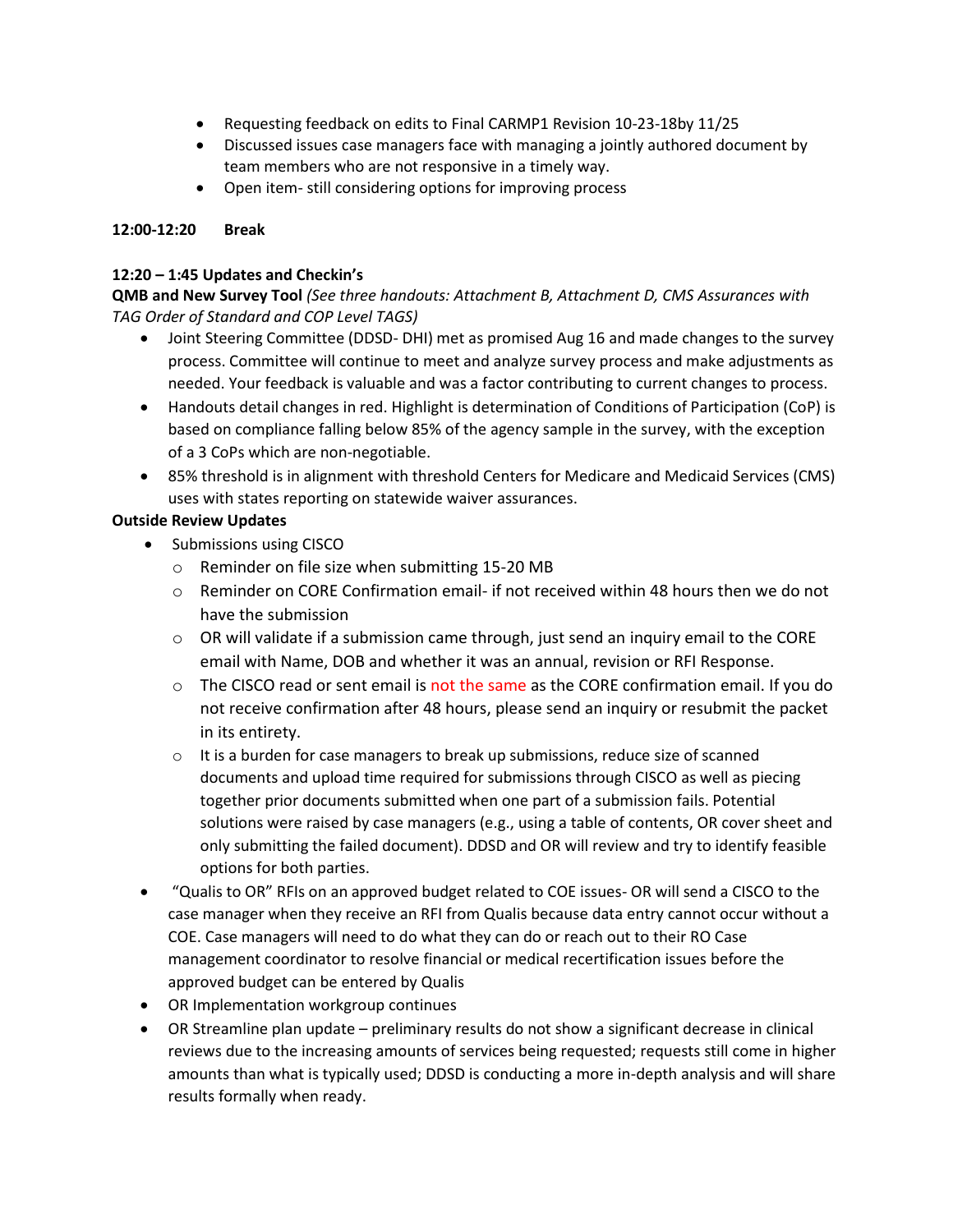**Rate Study** (See handout: NM HCBS Rate Study Tool and Training Communication 10.23.18**)**

- Sarah Martinez is the case management representative on rate study subcommittee- She is responsible for providing information to case managers. Feedback can be funneled back through her or through PCG's designated email [NMHCBSRateStudy@pcgus.com](mailto:NMHCBSRateStudy@pcgus.com).
- Check website for postings and updates about the rate study <https://nmhealth.org/about/ddsd/pgsv/ddw/> Postings will not include everything so be sure to work with your representative and be alert to quick turn around times with opportunities to provide feedback.
- Feedback on drafts of time study and cost study tools due 10/25/18.
- Participation is not required but DDSD is looking for 100% provider participation to get the best results.
- Discussed Case Managers' request to see final tool prior to implementing since case management was not in drop down

**CM Site Visit Tool** (See handouts: Site Visit tool flyer date corrected; Monthly Site Visit Revisions**)** 

- Save the Dates Flyer reviewed for roll out
	- o Using new site visit form in Therap
	- o Required Trainings (competency based) at the end of November for December implementation
	- o Agency Admin/QA lead training in January
- Feedback Summary) DDSD still finalizing form and training to be responsive to feedback

**KYR Campaign Update Advocate Rights and Responsibilities (**See handout: Advocate Rights and Responsibilities Town Hall Flyers)

- The next evolution of the KYR Campaign includes a second round of town hall meetings across the state: Advocates Rights and Responsibilities
- Meetings are powerful flyers were distributed for upcoming events
- Check the DOH website: for ongoing information
- Information is being gathered during these meetings to help inform the structure and programming for all HCBS waivers in New Mexico

# **Standards**

- DDSD is working on edits to the standards planned for release prior to January 1.
- There are no changes that dramatically affect the structure of the waiver program.
- Edits are based on feedback received during implementation that indicate confusing language, correcting errors that resulted in unintended change from prior standards and additions to clear up ambiguous requirements.
- Edits will include:
	- o Clarifications to the Client File Matrix
	- o Clarification of face to face requirements for case managers
	- $\circ$  Addition of timelines to complete Therap entry requirements to assist with efficient and timely communication of healthcare needs through Therap

#### **Client Satisfaction Survey**

- DDSD is no longer authoring case management client satisfaction surveys
- Client satisfaction